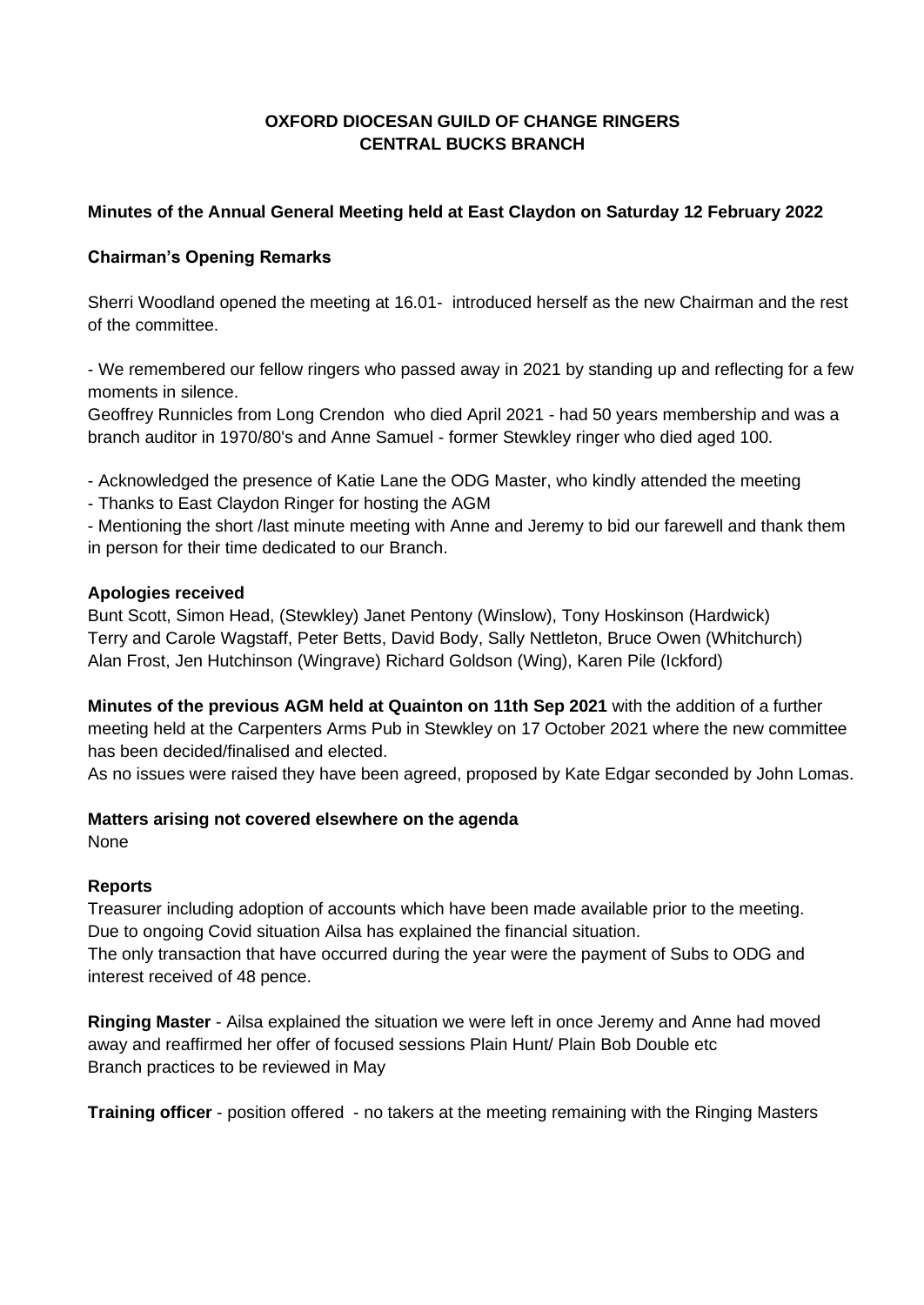**Secretary's report -** The state of the towers in terms of ringers varies across the branch - some retained a good number and managed to recruit, some have been reduced through various reasons (uni, ill health, old age).

Due to Covid restrictions still around a Mini outing was trialled to be offered to the rest of the branch should ringers feel confident enough however care should be taken when choosing towers to protect the vulnerable - more details can be requested from the secretary.

Safeguarding in the towers was discussed with various interpretations as to who and at what level should be undertaken, wether it is compulsory and whose responsibility is it in the tower/PCC.

| <b>New Members</b>  | Tower          | Proposer             | Seconder                |
|---------------------|----------------|----------------------|-------------------------|
| Amanda Ingham       | Long Crendon   | Julie Haseldine      | <b>Andrew Haseldine</b> |
| Sophie Ingham       | Long Crendon   | Julie Haseldine      | Andrew Haseldine        |
| Eve Berrell         | Long Crendon   | Julie Haseldine      | Andrew Haseldine        |
| <b>Bruce Owen</b>   | Whitchurch     | Chris Jackson        | <b>Terry Wagstaff</b>   |
| Alison Good         | <b>Bierton</b> | John Chantler        | <b>Ruth Grant</b>       |
| David Coulcher      | <b>Bierton</b> | John Chantler        | <b>Ruth Grant</b>       |
| John Fisher         | Wingrave       | Alan Frost           | Jen Hutchinson          |
| <b>Billy Fisher</b> | Wingrave       | Alan Frost           | Jen Hutchinson          |
| <b>Adrian Poole</b> | Wing           | Ed Houghton          | <b>Richard Goldson</b>  |
| David Grainge       | Little Horwood | Amanda Digne-Malcolm | Nicola Ellison          |

### **Election of New Members**

All elected and warmly welcome.

**Nominations for distinguished members** - none received - however there was a request for honorary membership - unfortunately these have ceased to be awarded as of 2009 AGM - thank you to Katie Lane who advised and pointed us to the right paragraphs in the OGD rules.

**Election of Officers** - the current officers have agreed to stand for another year therefore they have been elected en-bloc, proposed by John Lomas, seconded by Julie Haseldine.

| Chairman                               | Sherri Woodland (Stewkley)      |
|----------------------------------------|---------------------------------|
| Vice Chairman                          | <b>Oliver Rhodes (Winslow)</b>  |
| Secretary                              | Cristina Galatanu (Quainton)    |
| <b>Deputy Secretary</b>                | Karen Pile (Ickford)            |
| Treasurer                              | Ailsa Knightley (Stewkley)      |
| <b>Ringing Masters</b>                 | Ailsa Knightley (Stewkley)      |
| Dep Ringing Master                     | Andrew Haseldine (Long Crendon) |
| <b>Branch Rep</b>                      | Kate Edgar (East Claydon)       |
| <b>Web Master</b>                      | Ted Robinson (Assoc.)           |
| Independent Examiner John Lomas (Wing) |                                 |

Committee members - other than officers: Janet Pentony, Rachel Sheppard, Jan Robinson, David Body, Graham Gulliver, John Chantler, Maebh Fox.